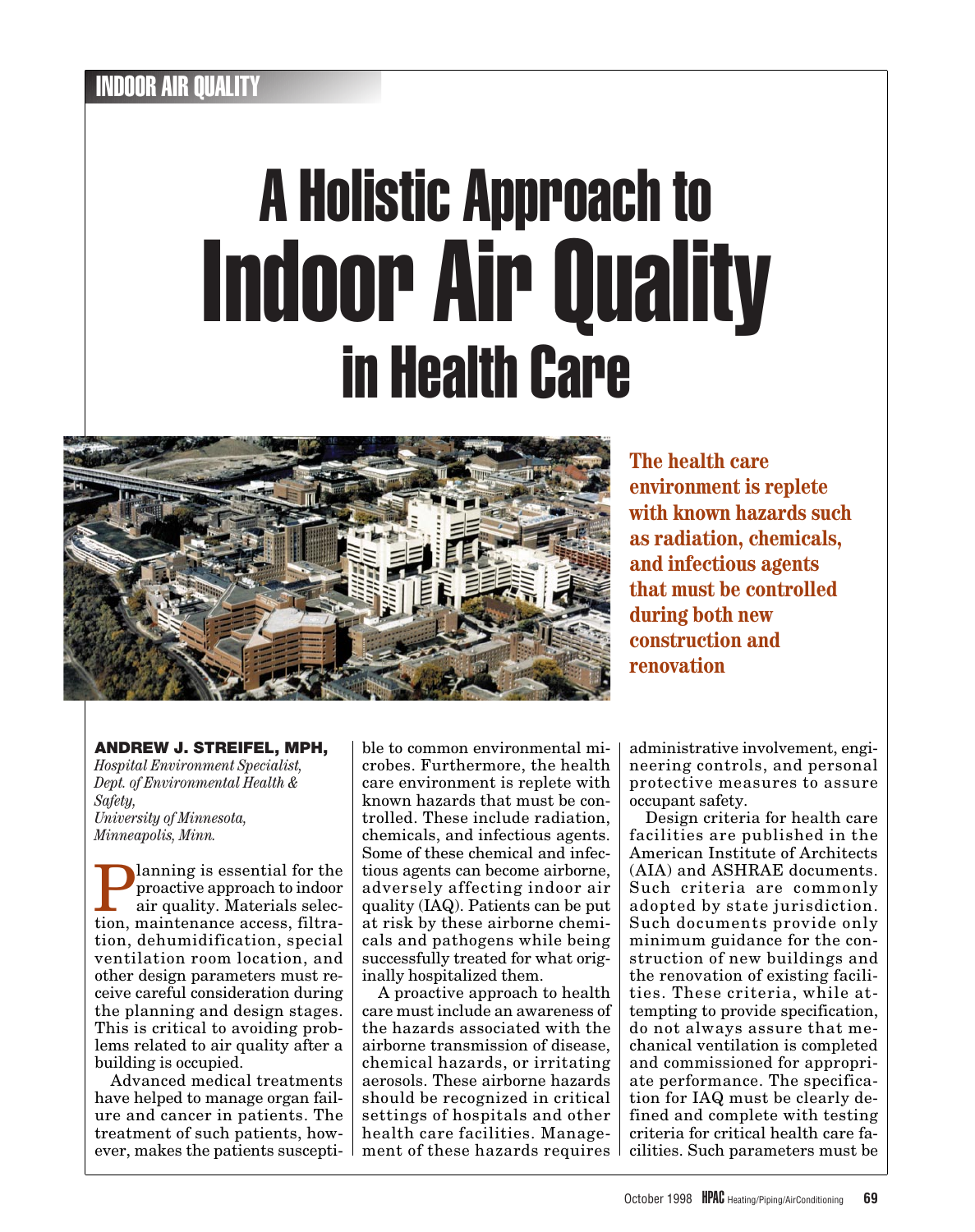verifiable to assure the owner that the IAQ design specification is satisfied.

Occupant exposure to airborne hazards in health care can range from airborne patient-derived infectious particles to airborne latex particles to fumes or odors. The relative hazard often is not appropriately perceived by building management. For example, the concern for asbestos in the environment causes reactive response, but it is not an immediate threat as are infections caused by microbes such as *Aspergillus* or *Legionella.*

Environmentally opportunistic microbes can contaminate the patient care environment and complicate recovery, if patients develop infections from common, opportunistic infectious agents. Consistent performance of special ventilation rooms is necessary to assure minimizing exposure to infectious airborne microbes. Consistent performance of ventilation systems is really state of the art for critical contamination control environments.

## **Planning**

When providing a proactive approach for controlling health care related IAQ hazards, it is important to recognize what controls are necessary for the safe management of known hazards. A lack of understanding of the hospital environment often occurs when planners have direct control of the implementation of a project from design to final owner acceptance. Ventilation requirements for patient protection is different from the safety factors necessary for preventing employee exposure to airborne fumes or particles.

Understanding the difference between occupational and patient IAQ safety is critical to providing the appropriate controls for air quality management. For example, the immune-compromised patient should be provided with a positive pressure room with rec-

ommended air exchanges and filtration requirements. Such rooms will provide safe patient areas that are free from fungi or employee-derived infectious particles such as influenza. Planners must recognize and implement design criteria and also provide safe construction management. This means preventing exposure to common airborne fungal particles generated during construction or renovation in health care facilities.

In contrast, the patient-generated infectious materials require recognizing both the infectious patients and the high risk activity that generates the opportunistic, infectious environmental microbe. Such airborne infection risk is recognized by providing appropriate negative pressure rooms with outdoor exhausts as well as sufficient room air exchanges to help minimize employee exposure. These two types of special ventilation rooms—airborne infection versus protective—are often mixed up. This is a serious matter! It could be a source of potential liability to the health care organization.

The control of chemical hazard fume or aerosol must also be a part

of IAQ management. Utilization of special ventilation is important for laboratories, operating suites, convalescent rooms, and chemical storage areas. The intended use of the space must be the consideration for determining the type of ventilation system necessary to control comfort and risk. The concept of risk assessment must be applied to help in the engineering and management of IAQ.

In health care, the design along with careful placement of special ventilation rooms in various patient care areas must consider future space needs for ventilation design. When laboratory space is determined, hoods and exhaust vents are installed, and because of strict fire protection for lab design, future relocation will probably not occur. Procedure rooms, processing areas, and convalescent airborne isolation rooms require an appropriate design that provides the required ventilation room air changes per hour, filtration efficiency, and room pressure.

The locations of patient care services, however, often change; hence, retrofit of these areas can

*continued on page 72*

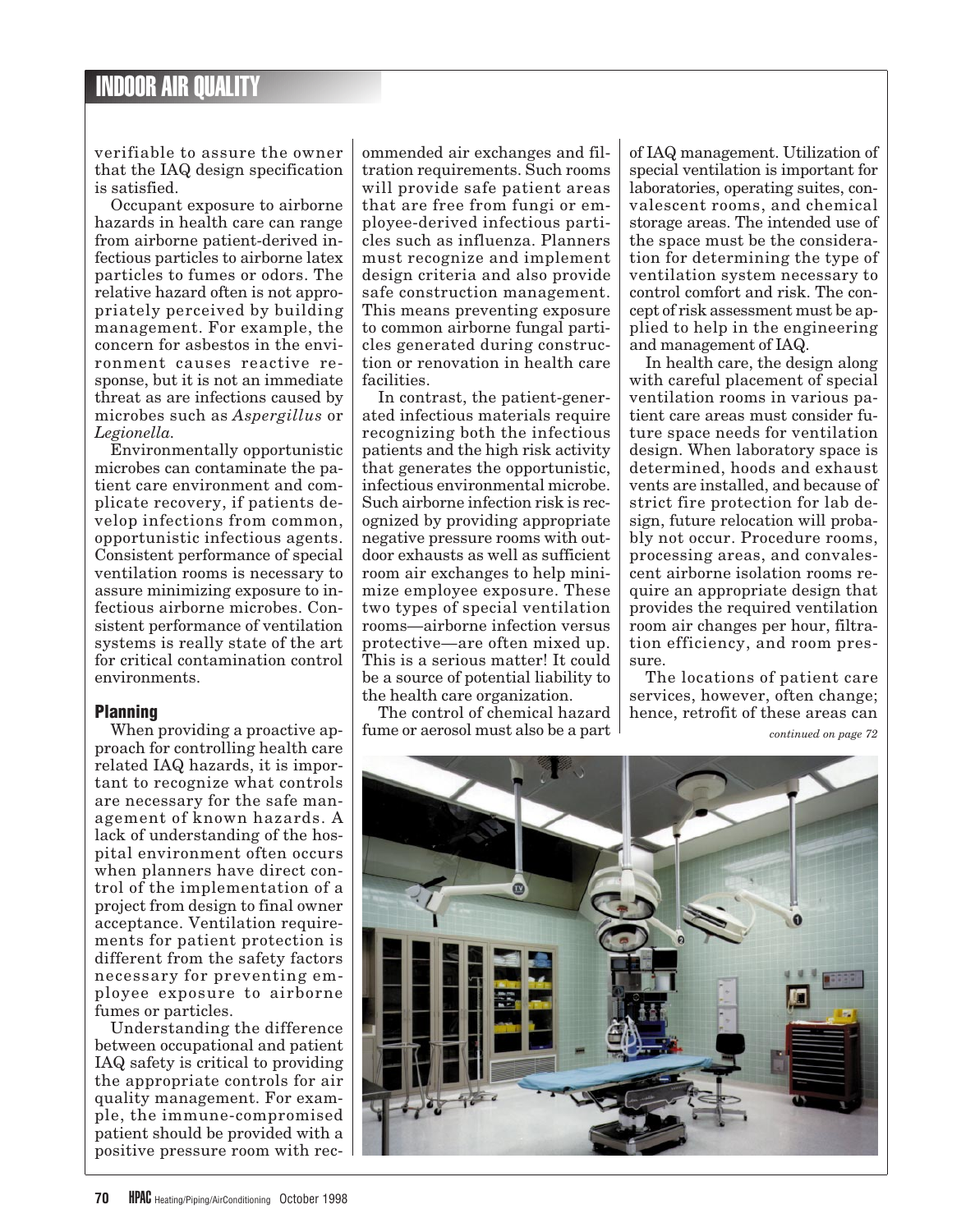## *continued from page 70*

be difficult and expensive. Because of this dynamic nature of health care, the areas for patient care and therapeutic/diagnostic spaces should be designed with consideration for future upgrade negotiations. However, first cost analysis often supersedes life cycle cost. As an unfortunate result, proactive design generally is not included in new or renovated health care facilities.

Architectural coordination is essential to provide the specification for maintaining consistent parameters for critical ventilation. Take, for example, a special ventilation airborne infection isolation room that is designed to operate at a negative pressure relative to surrounding spaces. If the designer selects a lay-in ceiling and operable windows, consistent pressure control may be difficult to maintain because of unwanted air infiltration.

Material selection during planning is also important. This is especially true for installation of carpet or flooring that needs to be glued to the floor. Such materials may contain volatile organic chemicals (VOCs), which outgas over time and can cause IAQ complaints, especially when new. A low volatile adhesive, however, might not stick as well due to its being a water-based material. Because of this, using carpeting in basement areas is discouraged. The adhesive on vinyl wall material may be a source of nutrition for fungi when excessive moisture is present.

Vinyl wall material, when placed on the outside walls of a building—especially where the climate is hot and humid—may become a condensation area if the building is depressurized and the vapor barrier is not intact. Such condensation may then support the growth and sporulation of problematic fungi in the indoor environment. In addition, the odors produced during growth can be irritating, and if the growth

colony is disturbed during investigation, the fungal spores may contaminate the environment.

## **Physical parameters**

As facilities are occupied with patients, personnel, and equipment, the space sensible cooling load can—in time—exceed the design load that existed when the building was originally designed. When load exceeds cooling plant capacity, the space relative humidity (RH) rises. The result can be condensation on cooler surfaces, *e.g.,* water pipes or other cold surfaces. This in turn may result in the amplification of microbial growth. Building conditions associated with excess humidity in the occupied health care space can contribute to fungal growth contamination.

When moisture is present with nutrients for greater than 72 hr, spores will germinate and reproduce. If the surfaces are moisture resistant, the ability of the microbe to grow will lessen. Designing bathrooms, showers, janitor closets, and other known moisture areas with moisture-resistant materials will help reduce future water damage and subsequent microbial growth. For example, water from a shower leaking on gypsum board having paper backing can become a deadly fungi reservoir if it occurs in a bone marrow transplant unit. During repair of this damage, a release of fungi such as *Aspergillus fumigatus* can occur due to the repair disturbance. Such a release can cause an infection that is difficult to detect or treat.

Anticipating and eliminating potential moisture control problems in the design stage requires some additional initial cost. It would, however, reduce the life cycle cost and liability cost associated with nosocomial acquisition and infection from an environmental opportunistic fungi such as *Aspergillus*. Water damage will occur in all buildings; anticipating the location of this damage is not

always easy. With experience, however, such issues can be logically considered because we know, for example, that roofs leak, condensation can form on windows, and vapor barriers fail.

A motivation for some contractors is to finish a project as quickly and cheaply as possible. Such a priority can create conditions that could be hazardous to future building occupants. For example, on one project the contractors did not protect elevator shafts during recent storms. The resultant water damage created ideal conditions for mold growth in the four affected elevator shafts in an acute care hospital under construction. The mold growth contaminated 14 stories of fire-rated sheet rock in these shafts. This required removal of all affected sheet rock due to liability concerns and the proactive construction specifications that stated that sheet rock shall be protected from water damage during weather conditions.

Harsh weather conditions can occur with regularity during many construction projects. Unfortunately, water damage is often overlooked because of a lack of understanding of what mold growth could mean to the health of the future occupants. Such contamination has even greater consequence in an acute care hospital.

Whenever projects are planned in and around a health care facility, a risk assessment should be conducted to determine the impact of the project on patient areas, personnel, and mechanical systems. Such an assessment is critical for determining the phasing schedule for the various projects. Because hospitals are occupied 24 hr a day, year-round, careful consideration for project timing is necessary.

Health care facility projects will often require phasing because it is not feasible to fix all of the affected spaces at once. Such projects must be planned in phases to continue *continued on page 74*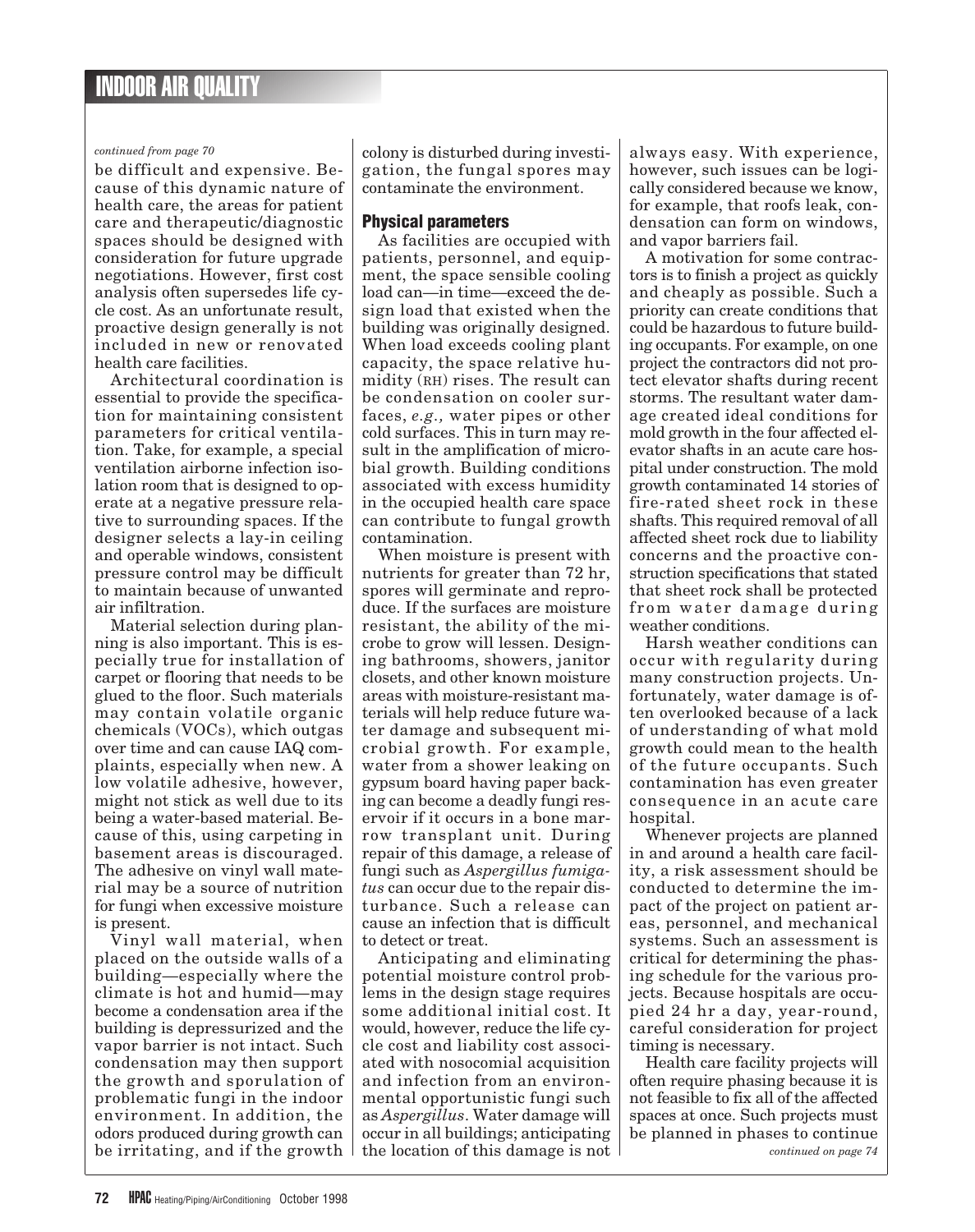#### *continued from page 72*

uninterrupted treatment of seriously ill patients. For example, a crowded neonatal intensive care unit is difficult to completely vacate if a renovation project is planned. In the process of careful, deliberate planning for barrier separation, demolition, ventilation, and reconstruction, the project may also require the relocation of patients. The training of construction and patient care personnel to minimize disruption and risk for the patient occupants should be included for most health care projects. During this training, contractors can also be advised regarding the safety of their personnel as well as the safety measures needed to protect patients.

#### **Source management**

Whenever a building is constructed with design for proactive IAQ, ventilation should be selected that minimizes irritating volatile organic chemicals. In areas where disaffection and sterilization are required, the design must provide sufficient exhaust to outdoors to eliminate the presence of nuisance or hazardous chemical vapors.

A lack of ventilation and the presence of chemicals such as gluteraldehyde, a high level disinfectant, can result in irritation problems due to exposure. Retrofit changes in ventilation to control chemical fumes are expensive. The sterilant ethylene oxide is also hazardous. It too must be carefully controlled, utilizing local sensors to detect leaks and exhaust systems to eliminate waste gas or leaks from the usage areas.

Ideally, hazardous chemical sources should be centralized and provided with sufficient engineer-

ing controls to eliminate hazardous airborne chemicals from the local usage areas. Likewise, the hazard problems associated with water damage mold growth and cooling tower microbial (*Legionella*) contamination must be considered in a proactive health care IAQ program.

## **Mechanical systems**

Perhaps the most complex and critical aspect of health care IAQ management is the need to provide proper control for the air handling systems to achieve comfort and safety. Considerations for new construction versus renovation are fundamental to design and implementation. New is often easier to consider due to minimal disruption. Renovation of existing space is more likely in today's health care market; however, this has the potential to cause haz-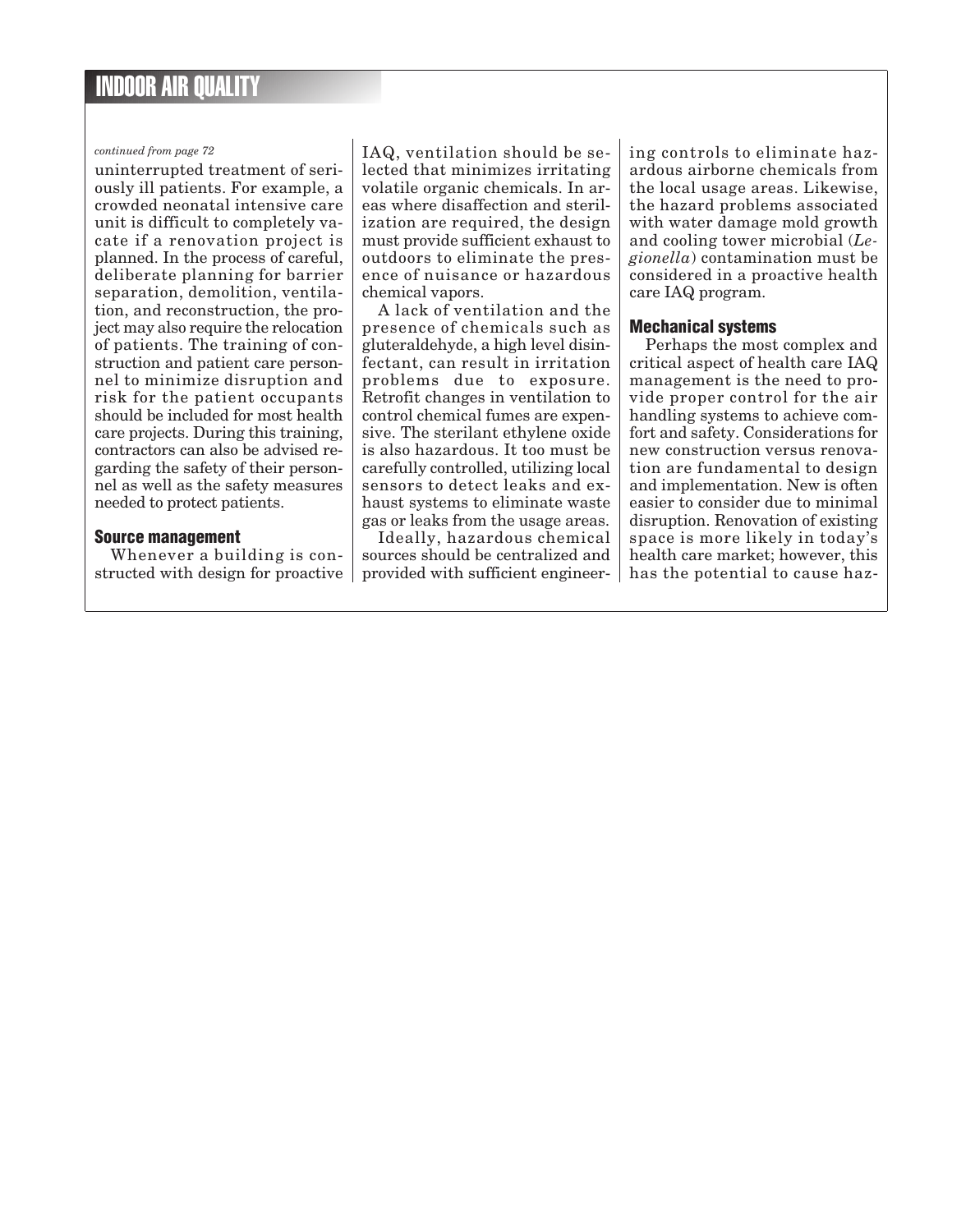ardous disruption while attempting to provide the right kind of ventilation necessary to protect the compromised patients.

Complicating such projects is the need to protect employees and patients from airborne infectious agents such as TB due to potential ventilation outages. The ventilation system in a hospital is a vital component needed to assure health, safety, and comfort.

Regulation is necessary for fire protection; however, required testing may jeopardize the safety of patients especially when they are immune compromised. Fire management systems require testing that changes the air handling air flow for a short time. Such interruptions of the system may dislodge particles, especially if the system is new, and the duct systems were not protected from construction debris. In one recent

case, fire testing caused a damper to fail to reset itself, compromising a patient room. Fortunately, room alarms alerted the staff to summon maintenance personnel to correct the problem.

Hospitals must be designed to provide filtered air, required room air exchanges, and pressure relationships to protect both patients and employees. Such systems, if they are not maintained, have components that can cause IAQ problems. For example, if an air handling system is designed with insulation lining the inside of the fan housing or steam humidifiers in front of the filters, any moisture on the insulation or filters will enhance mold growth. The subsequent spore proliferation can cause spore migration into patient care areas.

Mechanical systems are sometimes installed in a manner that

vital components are not accessible for maintenance. Concerning ventilation systems, facilities have been built without access to filters, cooling coils, or dampers. In other instances, when access is provided, it may be so cramped that proper service is difficult or impossible to perform. Yet, too often owners accept this inexcusable situation in their efforts to get the building up and occupied. It is essential to recognize and eliminate deficiencies in ventilation and other systems before building occupancy. Deficiencies are much more difficult (and expensive) to eliminate after occupancy.

## **Commissioning**

As previously discussed, many building systems have the potential to impact adversely patients and occupants if they do not function properly. This means that if